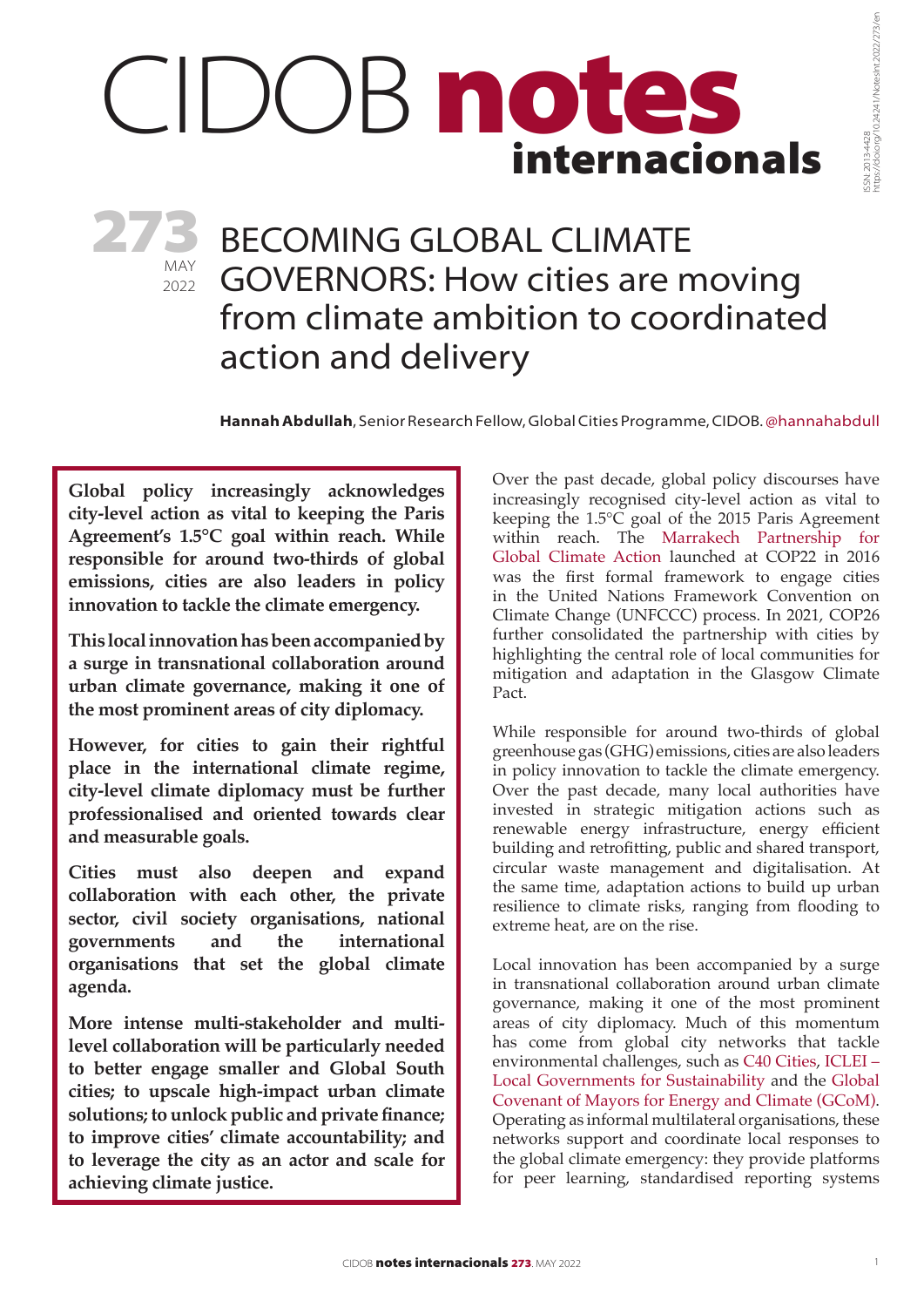and set joint targets; they help with the design and implementation of local climate plans; and advocate for more support for cities while promoting local input to countries' Nationally Determined Contributions (NDCs) and to global climate targets.

City-level political willingness for collective climate action has reached unprecedented intensity. This became particularly visible in the [Cities Race to Zero](https://www.c40.org/what-we-do/building-a-movement/cities-race-to-zero/) (CRZ) campaign in the runup to last year's COP26. Signed by over 1,000 cities, which pledged to become climate neutral by mid-century, this collective action has the potential to reduce global emissions by at least [1.4 gigatons annually by 2030,](https://www.lamayor.org/mayor-garcetti-leads-historic-global-coalition-mayors-cop26) equivalent to the current yearly emissions of the fifth-highest emitting country: Japan.

## Efforts to connect local ambition with national and international climate policy have so far been most successful in regions like Europe.

However, in order to realise this potential cities and their networks need to move from promising coordinated global climate action to delivering it. Until recently, the assertion that cities can cooperate effectively to address global climate change was often viewed as overly optimistic. Critics pointed to the multiple barriers to sustained and impactful collective urban action, ranging from the voluntary nature of city networks to their limited ability to enforce compliance with nominal commitments (Kern & Bulkeley, 2009; Betsill & Bulkeley, 2003). But the rapid evolution of networked urban climate governance has given cause to reassess this diagnostic. Initiatives like the CRZ, which was jointly launched by, among others, C40, ICLEI and GCoM, and backed by the secretariat of the United Nations Framework Convention on Climate Change (UNFCCC) as part of its broader [Race to Zero](https://unfccc.int/climate-action/race-to-zero-campaign) [Campaign,](https://unfccc.int/climate-action/race-to-zero-campaign) signal the growing capacity of cities for effective transnational coordination, and cooperation with the international climate regime.

For these new mechanisms of coordinated urban climate governance to be consolidated and upscaled, it will be vital to further professionalise city-level climate diplomacy over the next decade and orient it towards clear and measurable goals. To live up to their newly acquired image of "global climate governors" (Gordon, 2020), cities and their networks must deepen and expand collaboration with each other, the private sector, civil society organisations, national governments and the international organisations (IOs) that set the global climate agenda. This article maps some of the defining trends in contemporary city climate diplomacy and identifies where collective urban action and multistakeholder and multi-level cooperation need to be strengthened further.

#### 1. Positioning cities as global climate governors

Cities and city networks are becoming ever better organised in representing their interests in international climate policy forums. C40 and other networks have spearheaded efforts to position cities as actors leading the global response to climate change. Using slogans like "cities act, while nations talk", they have pitched the immediacy and pragmatism of urban climate action against the geopolitical and ideological tensions that often impede intergovernmental climate negotiations, portraying cities as the more effective global climate governors. With 93% of cities being directly affected by climate risks, municipal governments – so the story goes – have adopted a problem-solving attitude that

prioritises solutions over political and ideological differences.

This narrative has been successful in part because it resonates with a broader

shift in the perception of cities in international policy debates. From being viewed as trouble spots in the 1980s and strategic sites for intervention in the 1990s, cities have come to be seen as active drivers of positive and sustainable transformations (Parnell, 2016; Angelo & Wachsmuth, 2020). In line with this shift, most national governments and IOs today subscribe to the idea that many effective climate solutions can be forged at city level.

The UNFCCC's backing of the above-mentioned CRZ in the framework of its Race to Zero Campaign is a prominent recent example of this shift in cities' international standing. What is new about the CRZ, in contrast to earlier collective climate action agreements between cities, is that it is embedded in a UNFCCC initiative and has been designed in close dialogue with upper levels of government. In 2019 alone, C40 and Los Angeles Mayor Eric Garcetti (then C40 Chair) launched the [Global Green New Deal](https://www.c40.org/what-we-do/building-a-movement/global-green-new-deal/) (GGND), a pact by and for cities to ensure a just transition and carbon neutrality by 2050. However, although the GGND is committed to the 1.5°C goal and makes clear reference to the [US](https://www.washingtonpost.com/powerpost/green-new-deal-on-track-to-senate-defeat-as-democrats-call-vote-a-sham/2019/03/26/834f3e5e-4fdd-11e9-a3f7-78b7525a8d5f_story.html)  [Democrats' \(failed\) proposal for a Green New Deal,](https://www.washingtonpost.com/powerpost/green-new-deal-on-track-to-senate-defeat-as-democrats-call-vote-a-sham/2019/03/26/834f3e5e-4fdd-11e9-a3f7-78b7525a8d5f_story.html) it is not formally linked with any national or international policy framework.

Efforts to connect local ambition with national and international climate policy have so far been most successful in regions like Europe. Following intense advocacy by [European city networks](https://conferences.sustainablecities.eu/fileadmin/user_upload/_temp_/Mannheim2020/Message/Mannheim-Message.pdf) and the [European](https://cor.europa.eu/es/engage/Pages/green-deal.aspx)  [Committee of the Regions](https://cor.europa.eu/es/engage/Pages/green-deal.aspx) (CoR), the European Union (EU) has made urban climate action a cross-cutting aspect of the European Green Deal (EGD) launched in December 2019 (Abdullah, 2021). While a majority of the EGD's action plans – from the Circular Economy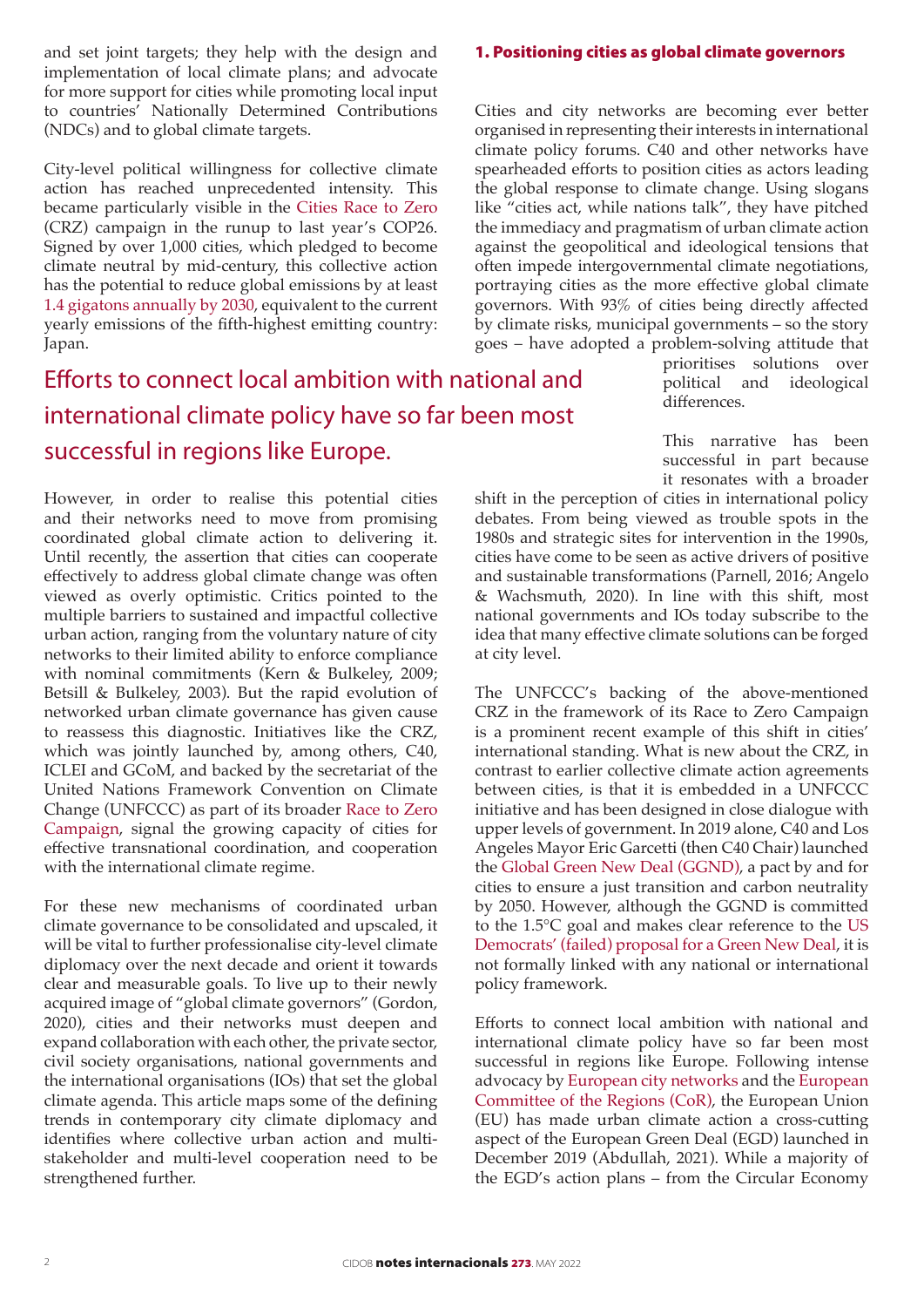to the Farm to Fork and Sustainable Mobility strategies – contain an urban dimension, the EU also prioritises collaboration with cities in research and innovation. In particular, the recently created [Mission Area for](https://ec.europa.eu/info/research-and-innovation/funding/funding-opportunities/funding-programmes-and-open-calls/horizon-europe/eu-missions-horizon-europe/climate-neutral-and-smart-cities_en) [Climate-Neutral and Smart Cities](https://ec.europa.eu/info/research-and-innovation/funding/funding-opportunities/funding-programmes-and-open-calls/horizon-europe/eu-missions-horizon-europe/climate-neutral-and-smart-cities_en) will support [100](https://ec.europa.eu/commission/presscorner/detail/en/IP_22_2591) [European cities](https://ec.europa.eu/commission/presscorner/detail/en/IP_22_2591) to become net-zero by 2030, two decades before the EU's 2050 goal. Receiving  $€360$ million in funding in the period 2022–23 in order to kick-start the cities' transformation pathways in areas ranging from clean mobility to energy efficiency, the initiative aims to make cities innovation hubs that lead on EU climate targets.

What is needed now is to turn these isolated initiatives into a more coherent approach. While the urban dimension of the EGD is a major achievement,

to be effective it must be accompanied by appropriate channels for multi-level cooperation and systematic engagement of local governments in decision-making and policy

Cities from the Global South are becoming increasingly active and vocal climate governors, especially when it comes to adaptation.

Cities Network.

processes. European city networks and the CoR are actively lobbying for such change, but so far their calls have remained largely unanswered.

#### 2. An uneven geography

Large, wealthy cities from the Global North continue to dominate city-led climate diplomacy. The member cities of the most powerful climate city networks, such as C40 and CNCA, are still overwhelmingly capital or second cities located in OECD countries. This uneven geography is a major obstacle to networked urban climate governance. The exclusion of smaller cities and cities in developing economies dramatically reduces both reach and global impact in terms of emissions reduction.

That said, cities from the Global South are becoming increasingly active and vocal climate governors, especially when it comes to adaptation. Often more vulnerable to the climate hazards of extreme hot temperatures, floods, sea level rise, water scarcity and/ or drought than their Northern counterparts, Southern cities tend to prioritise adaption over mitigation actions. For example, Freetown (Sierra Leone) is at the forefront of efforts to raise awareness around the [heat emergency](https://www.atlanticcouncil.org/news/press-releases/freetown-mayor-yvonne-aki-sawyerr-announces-africas-first-chief-heat-officer/) [faced by African cities](https://www.atlanticcouncil.org/news/press-releases/freetown-mayor-yvonne-aki-sawyerr-announces-africas-first-chief-heat-officer/) and to connect local leaders in order to jointly formulate adaptation strategies; meanwhile Chinese cities are leading experimentation with nature-based solutions to increase resilience to urban flooding as part of the national government's [Sponge City Programme.](https://urbantransitions.global/wp-content/uploads/2020/03/Building-climate-resilience-and-water-security-in-cities-lessons-from-the-Sponge-City-of-Wuhan-China-final.pdf)

Similarly, some small and medium-sized cities are stepping up their game and moving into the

mitigation and adaptation efforts in such cities is a first step, and recent developments indicate that change is underway, at least with regard to Southern cities . At COP26 the new Chair and Vice Chair of C40 – London Mayor Sadiq Khan and Barcelona Mayor Ada Colau – announced that they plan to [commit two-thirds of C40's](https://www.energylivenews.com/2021/11/03/cop26-live-london-mayor-becomes-new-chair-of-global-network-of-megacities/)  [budget](https://www.energylivenews.com/2021/11/03/cop26-live-london-mayor-becomes-new-chair-of-global-network-of-megacities/) to supporting climate action in Global South cities. Better engagement of small and medium-sized cities remains a pending task. In the coming years, this issue must move to the top of city climate networks' agendas if the gap between leading and lagging cities is to become no wider.

transnational climate governance limelight. In Europe, this includes [Mannheim](https://conferences.sustainablecities.eu/fileadmin/user_upload/_temp_/Mannheim2020/Message/Mannheim-Message.pdf) (Germany), which –in collaboration with ICLEI – has spearheaded the advocacy campaign of European local leaders to better engage city governments in the design and implementation of the EGD. Another example from the Middle East is the town of [Byblos](https://resilientcitiesnetwork.org/networks/byblos/) (Lebanon), renowned for being the oldest continuously inhabited city in the world, which has developed a widely acknowledged resilience strategy with support from the Resilient

If cities are to consolidate themselves as legitimate and effective global climate governors, networked urban climate action urgently needs to become more inclusive of southern and smaller cities. Actively supporting

#### 3. Upscaling innovative and high-impact solutions

The growing recognition of cities as climate leaders acknowledges their capacity for innovative climate action. Cities are large enough to test and pilot new socio-technical and governance solutions, and small enough to be able to abandon failing initiatives without prohibitive losses. This makes them ideal laboratories for climate governance by experiment (Bulkeley & Castán Broto, 2012). Urban living labs the size of a neighbourhood or block can try out new solutions to reduce emissions and increase resilience in real-life.

However, the upscaling and mainstreaming of successful pilots remains a major challenge that undermines the reach and effectiveness of urban climate action. To meet this challenge, city networks have focused their work on building increasingly professionalised platforms for regional and global knowledge and experience sharing, and supporting the transfer of solutions from one city to another. Yet, with local governments suffering from a persistent lack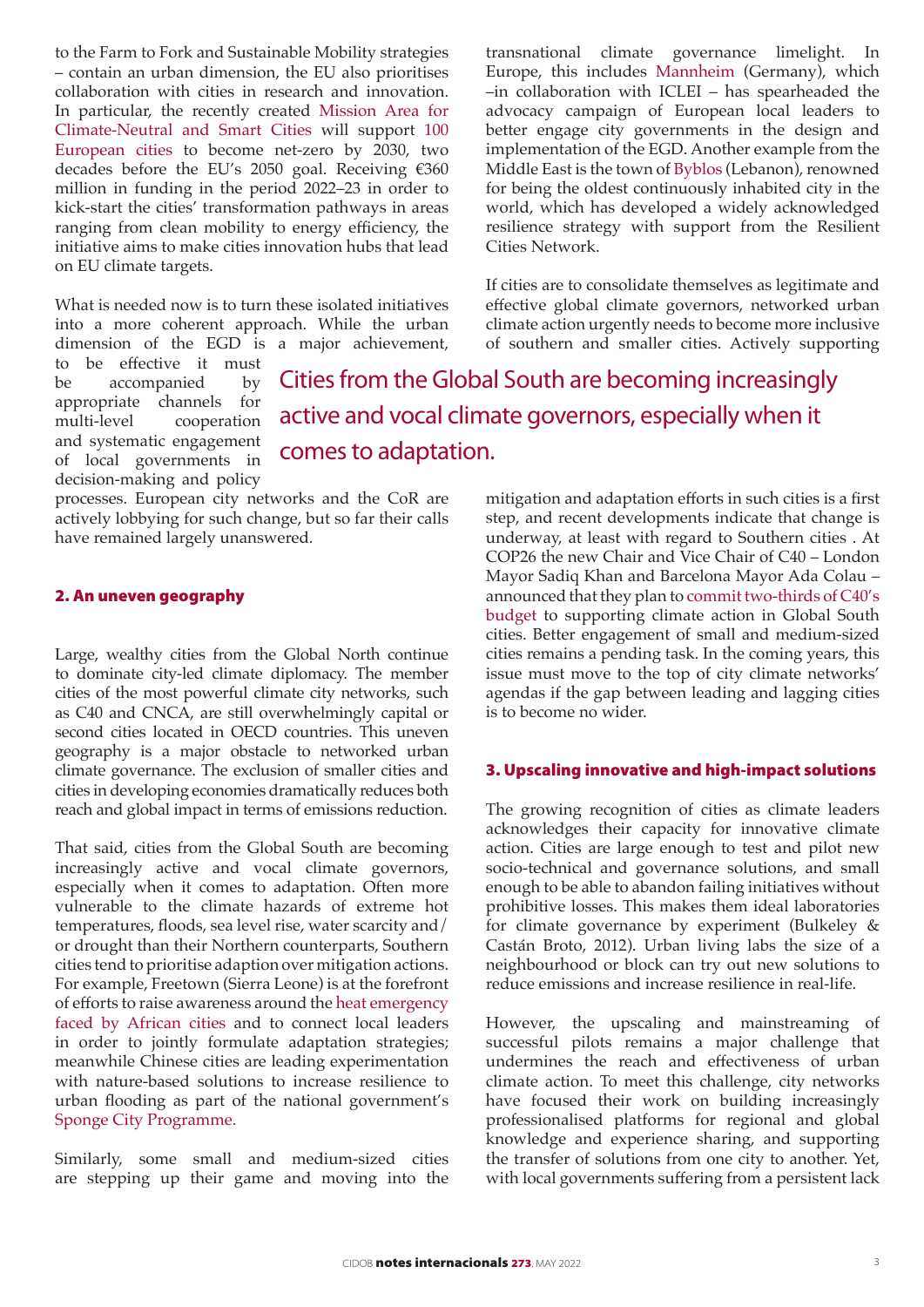of finance and capacity, most networked urban climate action has focused on low-hanging fruit: low-cost and low-tech mitigation and adaptation strategies that can easily be replicated.

The 15-minute city model is one example. Its first large-scale implementation began in [Paris](https://www.paris.fr/dossiers/paris-ville-du-quart-d-heure-ou-le-pari-de-la-proximite-37) during the COVID-19 pandemic, and it has since informed urban planning in cities around the world. By creating a polycentric city of short distances, in which residents can meet their essential needs within the radius of a short walk or bike ride, the model aims to reduce mobilityrelated emissions and air pollution through simple, low-cost urban interventions, such as the creation of new bike lanes, pedestrian zones or neighbourhoodlevel services.

Even leading cities with strong capacities often run up against regulatory and legal limitations that lie beyond their competencies when trying to upscale solutions across their territory.

Yet, despite the popularity of the 15-minute city model and other low-traffic neighbourhood schemes, their capacity for reducing emissions remains limited.<sup>1</sup> To fully unlock the potential of cities to contribute to the 1.5°C goal, networked urban climate governance needs to move beyond its current focus on supporting knowledge sharing primarily of low-cost and low-tech solutions. More efforts need to be channelled towards strengthening cooperation with regional and national governments, IOs, international financial institutions, the private sector and research organisations on higherimpact solutions that depend on greater technical knowhow, financial investment and legal reforms.

For example, to develop deep urban decarbonisation pathways that work towards long-term climate targets, digital modelling and the creation of "digital twins" (3-D representations of a city) can make a difference. However, few cities have the expertise and resources for such digital forecasting exercises. Similarly, to fully tackle the urban energy transition, cities need to build effective private-public partnerships that can generate sizeable investments to build large-scale solar and wind energy infrastructure with the capacity to power an entire district or city.<sup>2</sup> While smaller-scale initiatives such as the creation of renewable energy communities are important, they are hard to mainstream and as such have little impact in terms of a city's total emissions reductions.

Until now the implementation of high-impact climate solutions that require high-tech and large investments is mostly limited to pioneer cities from the Global North. These include the 22 member cities of the [Carbon](https://carbonneutralcities.org/cities/)  [Neutral Cities Alliance,](https://carbonneutralcities.org/cities/) which are implementing the most ambitious GHG reduction targets undertaken by cities anywhere. But to deliver on the promise of global urban climate pacts like the CRZ, a small minority of leading cities meeting the targets is not enough.

Further, even leading cities with strong capacities often run up against regulatory and legal limitations that lie beyond their competencies when trying to upscale solutions across their territory. Many innovative municipal policies and regulations to reduce emissions from transport, buildings or energy – such as the

introduction of congestion charges in cities like [Milan](https://www.nytimes.com/2012/08/13/world/europe/ruling-halts-an-effort-to-reduce-traffic-in-milan.html); a joint initiative by the South African cities of [Tshwane,](https://www.c40.org/what-we-do/scaling-up-climate-action/energy-and-buildings/c40-cities-south-africa-buildings-programme/)  [Johannesburg, Cape Town](https://www.c40.org/what-we-do/scaling-up-climate-action/energy-and-buildings/c40-cities-south-africa-buildings-programme/)  [and Durban](https://www.c40.org/what-we-do/scaling-up-climate-action/energy-and-buildings/c40-cities-south-africa-buildings-programme/) to develop more stringent building energy requirements than those demanded by national

regulations; and [Krakow's](https://www.bloomberg.com/news/articles/2019-09-12/to-cut-air-pollution-krakow-targets-coal-and-wood) ban on the burning of solid fossil fuels for heating – require the navigation of complex legal hurdles and are sometimes challenged in the courts.

A [2021 report by C40 and Columbia University's](file:///C:\Users\hannah\Downloads\C40%20Cities%20(2021)%20Legal%20interventions%20-%20How%20cities%20can%20drive%20climate%20action.pdf)  [Sabon Centre for Climate Change Law](file:///C:\Users\hannah\Downloads\C40%20Cities%20(2021)%20Legal%20interventions%20-%20How%20cities%20can%20drive%20climate%20action.pdf) has shown how several cities have begun to make the law their ally and use legal interventions – ranging from pioneering citylevel legislation to legal reform initiatives and litigation – to remove barriers to their climate ambitions. The engagement with regional and national government authorities to clarify city powers, alter laws to enable city-level action, or tackle emission sources beyond the city's remit is key to these interventions. Equally important is the building of coalitions with other cities, civil society organisations and other stakeholders to strengthen cases and increase impact.

#### 4. Mobilising finance for transformational action

Another major obstacle for cities in moving from collective climate ambition to delivery is the unlocking of public and private investment for low-carbon urban infrastructure and services. While rapidly urbanising countries in the Global South are under pressure to raise immense investments to build new public infrastructure and expand services like transport and waste management, cities in the Global North with slow growth rates face the challenge of updating existing infrastructure and services to low-emission requirements, which demands specific types of financing (Negreiros & Falconer, 2021). These pressures

<sup>1.</sup> For a case study of Barcelona's superblock programme, see Rodriguez-Rey et al. 2022. 2. See for example the [Melbourne Renewable Energy Project](https://www.melbourne.vic.gov.au/business/sustainable-business/mrep/Pages/melbourne-renewable-energy-project.aspx) and the project [Mes](https://ajuntament.barcelona.cat/agenda2030/en/mesbarcelona) [Barcelona.](https://ajuntament.barcelona.cat/agenda2030/en/mesbarcelona)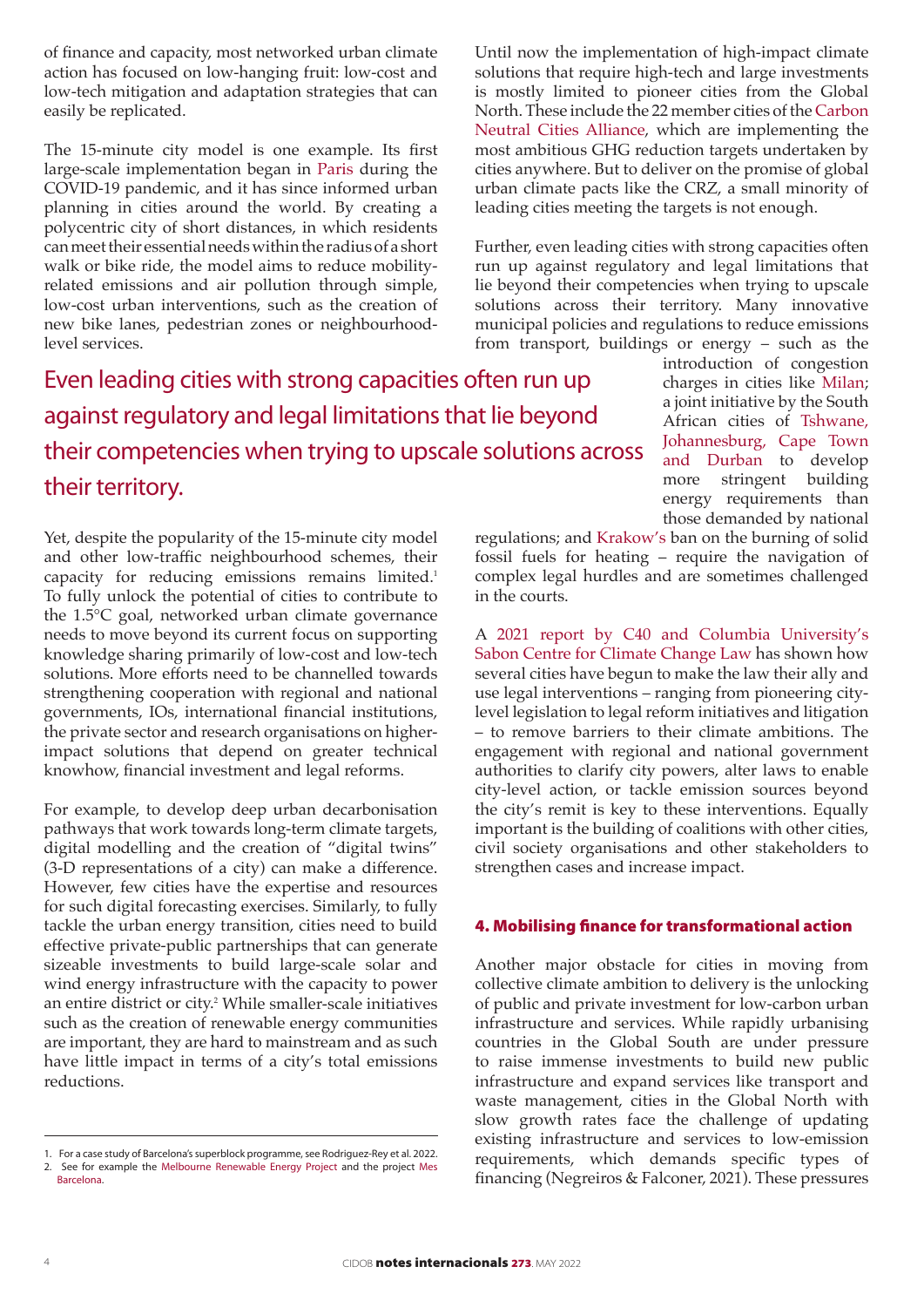are amplified by the facts that cities usually have among the lowest percentage of national tax resources and are generally underfunded – a situation that has worsened since the COVID-19 crisis left city budgets with gaping revenue losses and unexpected expenses. On top, city authorities often lack the necessary capacities and knowledge to access national and regional climate funds and private investment.

Improving cities' access to both public and private finance is a growing concern for city diplomacy. In Europe, where EU funds represent one of the key sources of climate finance for cities, this trend has become particularly pronounced since the launch of the EGD in 2019. In February 2020, with the support of the city network Eurocities, over 35 mayors from across

Europe signed a [letter](https://budapest.hu/sites/english/Lapok/2020/eu-lobby.aspx) to the EU institutions asking for direct access to forthcoming EGD funds under the 2021– 2027 Multiannual Financial

Framework, as well as for more funds to be tailored to the needs of cities. Direct access to EU climate funds has become a major concern for European cities, particularly because few national governments engaged local authorities in the [drafting of their](file:///C:\Users\ptom_\AppData\Local\Microsoft\Windows\INetCache\Content.Outlook\0PSJ06GF\few%20governments%20engaged%20local%20authorities%20and%20their%20needs%20in%20the%20drafting%20of%20their%20National%20Recovery%20and%20Resilience%20Plans) [post-COVID National Recovery and Resilience Plans](file:///C:\Users\ptom_\AppData\Local\Microsoft\Windows\INetCache\Content.Outlook\0PSJ06GF\few%20governments%20engaged%20local%20authorities%20and%20their%20needs%20in%20the%20drafting%20of%20their%20National%20Recovery%20and%20Resilience%20Plans) [\(NRRPs\),](file:///C:\Users\ptom_\AppData\Local\Microsoft\Windows\INetCache\Content.Outlook\0PSJ06GF\few%20governments%20engaged%20local%20authorities%20and%20their%20needs%20in%20the%20drafting%20of%20their%20National%20Recovery%20and%20Resilience%20Plans) through which most EU green-transition financing will be channelled in the upcoming years.

At global level, city diplomacy has paid greater attention to supporting cities in accessing private finance. For example, the World Bank, in cooperation with C40 and UN Habitat, has set up a City Creditworthiness Initiative that helps cities in developing countries (where less than 20% of the largest 500 cities are deemed creditworthy) improve their financial performance and secure the private investment they need to become climate-friendly. To boost public–private partnerships C40, the World Business Council for Sustainable Development (WBCSD) and the Carbon Disclosure Project (CDP) launched the [City-Business Climate](https://www.city-businessclimatealliance.org/) [Alliance \(CBCA\)](https://www.city-businessclimatealliance.org/) in 2020, a platform to convene the most ambitious cities and business leaders to set joint climate targets and co-create projects that help cities deliver on their climate plans. The aim of the platform is to support cities in creating active partnerships with private sector operators and investors that can drive the business and technological solutions cities depend on in reaching their targets.

The work city networks and other stakeholders are doing to support the capacity of municipal governments to access climate finance is still in the early stages. In the upcoming decade stepping up initiatives in this area will be key. Further, efforts need to concentrate on channelling more climate investment towards urban areas in the Global South. As the *2021 State of Cities Climate Finance Report* highlights, urban climate finance

flows are heavily concentrated in OECD countries and China and directed mainly towards mitigation action. Adaptation and resilience finance, which is urgently needed in rapidly urbanising countries of the South that tend to be exposed to higher climate risks, only accounts for 10% of climate finance directed towards cities.

#### 5. Building local credibility through data

With the growing professionalisation and financialisation of urban climate action, ad hoc knowledge and experience sharing is no longer enough to upscale solutions at sufficient scale and speed. Following the maxim "you can't manage what you

### Improving cities' access to both public and private finance is a growing concern for city diplomacy.

don't measure", city networks are placing increasing emphasis on measurable, reportable and verifiable (MRV) local climate action that can inform long-term policymaking and render cities accountable climate governors to IOs, financial institutions and private sector actors (Gordon, 2016).

Moving beyond their obligation to provide transparency to their local constituencies, cities are increasingly engaging in global emission monitoring systems. Since the adoption of the Paris Agreement in 2015, the number of cities disclosing their emissions to the CDP, one of the largest global reporting platforms, has [more than doubled](https://cdn.cdp.net/cdp-production/cms/reports/documents/000/005/759/original/CDP_Cities_on_the_Route_to_2030.pdf?1621329680). In 2019, to streamline local measurement and reporting procedures and to pool data, CDP and ICLEI [merged their respective reporting](https://carbonn.org/pages/about)  [platforms](https://carbonn.org/pages/about) and made them compatible with the GCoM's [reporting framework.](https://www.globalcovenantofmayors.org/our-initiatives/data4cities/common-global-reporting-framework/) Since 2021, the new CDP-ICLEI platform has also been a data partner of the UNFCCC's [Global Climate Action Portal,](https://climateaction.unfccc.int/) which was relaunched at COP26 to include progress tracking of subnational and non-state actors.

The new commitment to quantification and standardisation in networked urban climate governance is part of a broader trend towards data-driven governance. However, it is also about providing both internal and external accountability (ibid.). Internal accountability that enables meaningful comparison and aggregation of data, allowing cities to hold themselves and each other accountable for meeting targets; and external accountability that provides a clear picture of the scope and impact of subnational climate action to establish cities' rightful place in the international climate regime and to attract assistance and investment.

External accountability circles back to the question of finance and to attracting investment. Chronically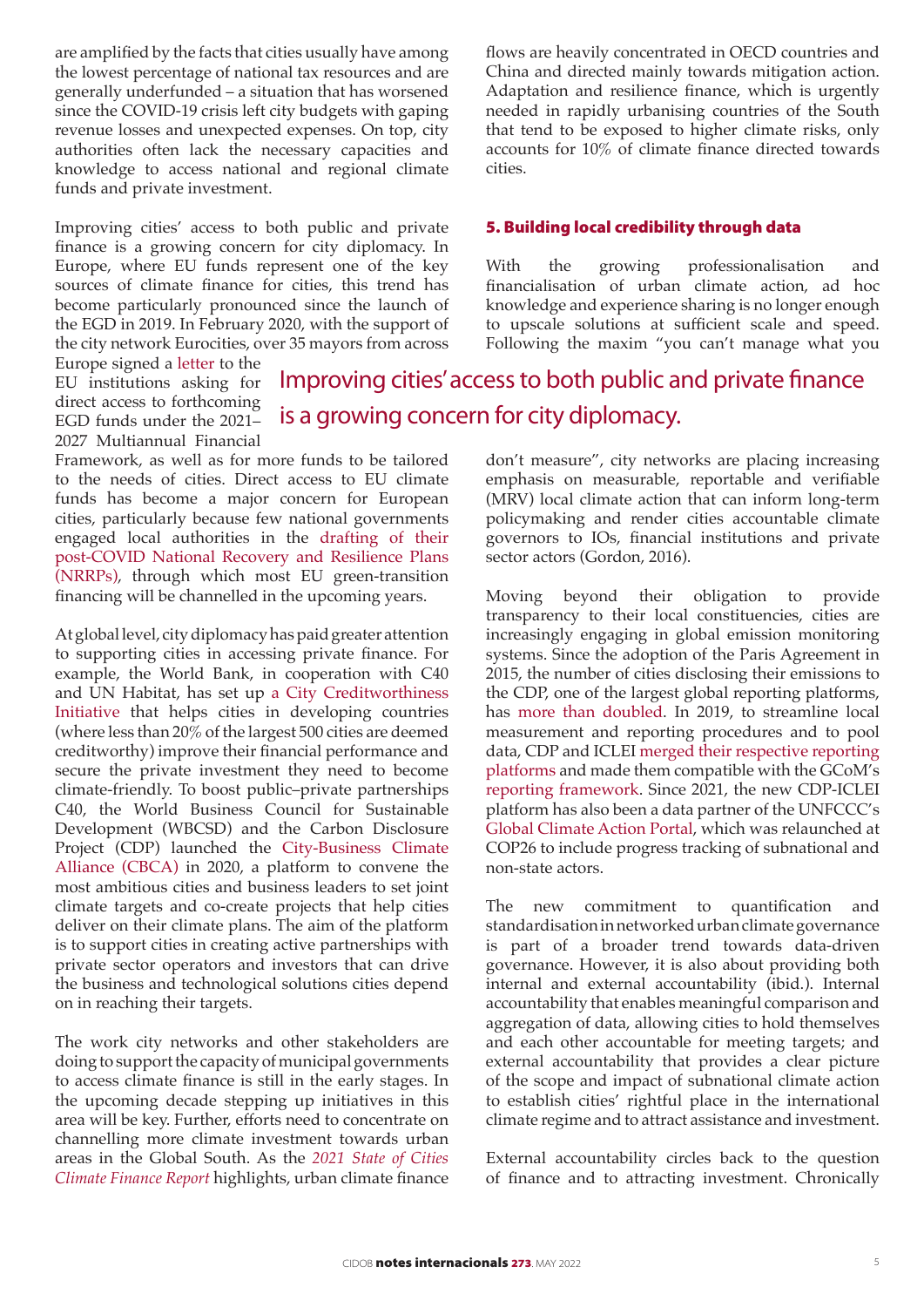underfinanced, cities are under pressure to demonstrate the extent to which they are effective climate governors worthy of public and private investment and lending. More robust data can help identify opportunities for cost savings and for maximising return on investment. Further, the analytics generated by the new reporting platforms benchmark the performance of local governments against those of their peers in the competition for financing (ibid.). However, while the quantification and financialisaton of urban climate action is an important part of its professionalisation, it carries the danger of profitability becoming more important than climate impact and social equity. To avoid this trap, urban climate investments need to be systematically linked with science-based targets and social equity policies.

Networked urban climate governance is drawing global attention to and addressing the uneven distribution of the costs and benefits of climate action across societies and communities.

#### 6. Promoting climate justice *within* and *between* cities

Concerns around climate justice have moved to the centre of transnational urban climate action in recent years. Many city climate plans place a strategic focus on environmental justice and citizen co-production, fostering equitable and inclusive solutions. In particular, since the COVID-19 pandemic, city leaders have highlighted the importance of a recovery that is both green and just. The C40 Global Mayors COVID-19 Recovery Task Force, launched in April 2020 with the aim of promoting inclusive, low-carbon urban economic recovery, exemplifies this trend.

Global climate justice as an urban concern moves beyond the international climate regime debates around the rights and responsibilities of nation-states to either be protected from the effects of climate change, or to take action to reduce emissions, support adaptation and provide compensation for loss and damage in countries on the frontline of the climate emergency (Bulkeley et al., 2014). The problem with this approach has been that it establishes the nationstate as the only relevant actor, causing structural inequalities within nations to be overlooked (ibid.). By highlighting the socioeconomic complexity of climate change interventions within cities and communities, the urban scale brings the issue of social equity outcomes into focus.

Networked urban climate governance is drawing global attention to and addressing the uneven distribution of the costs and benefits of climate action across societies and communities. Through boosting [equitable local climate action](https://www.c40.org/what-we-do/raising-climate-ambition/inclusive-thriving-cities/) – for example, by improving air quality in low-income neighbourhoods, creating green jobs for women and young people, and increasing access to sustainable transportation in urban peripheries – cities and their networks are mainstreaming the just transition approach and expanding it from workers and regions reliant on carbon-intensive industries to all vulnerable communities, including women, the working class and minority racial or ethnic groups.

What is more, cities are giving new importance to procedural climate justice. As the level of government closest to the people, cities have extensive experience

> in deliberative and participatory processes and are in a strong position to launch climate dialogues, informing about options and facilitating co-creation. To reach vulnerable and marginalised groups that have historically been left

out of decision-making processes while suffering disproportionately from climate risks [many cities are](https://www.c40knowledgehub.org/s/article/Inclusive-climate-action-in-practice-How-to-jointly-tackle-climate-change-and-inequality?language=en_US)  [experimenting with new engagement tools](https://www.c40knowledgehub.org/s/article/Inclusive-climate-action-in-practice-How-to-jointly-tackle-climate-change-and-inequality?language=en_US) that move beyond traditional town-hall style meetings.

With estimates suggesting that by 2050 more than twothirds of the world's population will live in urban areas, the city is becoming increasingly relevant as both a *scale* and *actor* for achieving climate justice. It is now up to city-led climate diplomacy to leverage this relevance and demand that cities are given more consideration and a greater role in intergovernmental climate justice debates in the framework of the UNFCCC process and beyond.

This would help broaden the climate justice agenda in two fundamental ways. Firstly, it would allow for greater emphasis on the equitability of global climate policies at the societal level, and it would connect the UNFCCC process with local strategies for implementing a just transition. Secondly, it would broaden the debate on rights and responsibilities beyond the nation-state to include new actors, such as cities. This is particularly important when it comes to establishing the different responsibilities and rights of cities vis-à-vis those of the nation-states within which they are located, as well as the relatively low per capita emissions of some cities compared to others (ibid.). City diplomacy should call for national and international climate policies to take these differences – between the national and city scale and between cities themselves – into account to ensure a fair division of responsibilities and rights between urban and rural populations and between leading and lagging cities.